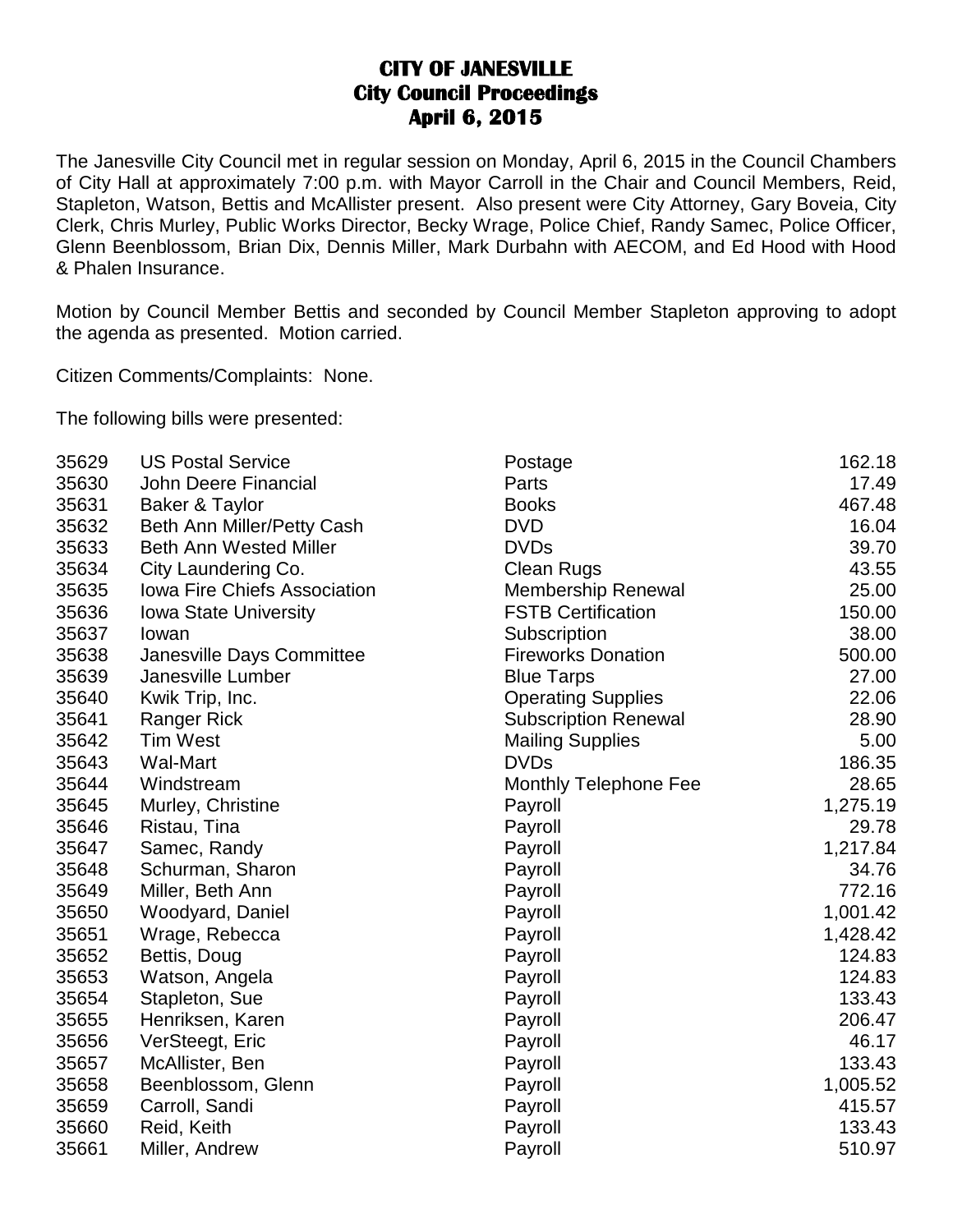| 35662         | <b>VOID</b>                                     |                                               | .00      |
|---------------|-------------------------------------------------|-----------------------------------------------|----------|
| 35663         | <b>IPERS</b>                                    | <b>IPERS</b>                                  | 3,565.76 |
| 35664         | Treasurer - State of Iowa                       | <b>State Withholdings</b>                     | 862.00   |
| 35665         | <b>Black Hawk Waste Disposal</b>                | <b>Garbage Collection &amp; Landfill Fees</b> | 3,843.00 |
| 35666         | De Lage Landen                                  | <b>Copier Lease Fee</b>                       | 129.94   |
| 35667         | Treasurer - State of Iowa                       | <b>Quarterly Sales &amp; Option Taxes</b>     | 1,503.00 |
| 35668         | <b>AECOM</b>                                    | <b>Engineering Fees</b>                       | 3,629.69 |
| 35669         | <b>AFLAC Insurance</b>                          | <b>Employee Insurance Withholding</b>         | 80.16    |
| 35670         | Auditor - State of Iowa                         | <b>Annual Examination Filing Fees</b>         | 175.00   |
| 35671         | <b>Becky Wrage</b>                              | <b>Grant Application Postage</b>              | 27.96    |
| 35672         | <b>BMC Aggregates</b>                           | <b>Fill Sand</b>                              | 176.13   |
| 35673         | <b>Boveia Law Firm</b>                          | Legal Fees                                    | 1,101.06 |
| 35674         | <b>Bremer County Peace Officers Association</b> | <b>Membership Dues</b>                        | 30.00    |
| 35675         | <b>Christine A. Murley</b>                      | Postage - Grant App & Annual Exam             | 25.74    |
| 35676         | <b>Elsamiller Electric</b>                      | Blower # 2 Starter Repair                     | 437.36   |
| 35677         | <b>Graham Tire Mason City</b>                   | <b>Squad Car Tires</b>                        | 503.60   |
| 35678         | Hawkins, Inc.                                   | Chemicals                                     | 930.98   |
| 35679         | <b>Iowa Prison Industries</b>                   | <b>Street Signs</b>                           | 152.10   |
| 35680         | Janesville Lumber                               | <b>Treated Posts/Lumber</b>                   | 336.88   |
| 35681         | <b>John Deere Financial</b>                     | Tri-ball Mount - Chrome Balls                 | 39.97    |
| 35682         | Keith Oltrogge CPA                              | <b>Annual Examination Fee</b>                 | 2,200.00 |
| 35683         | <b>Keystone Laboratories</b>                    | Water & WW Samples                            | 1,032.40 |
| 35684         | Marco, Inc.                                     | <b>Monthly Copy Fees</b>                      | 158.74   |
| 35685         | Mid American Energy Co.                         | Monthly Utilities (Gas & Electric)            | 3,452.67 |
| 35686         | <b>Rite Price Office Supply</b>                 | Copy Paper                                    | 35.95    |
| 35687         | Sun Life Financial                              | Employee Life & Disability Insurance          | 414.41   |
| 35688         | Tim & Mike's Auto Repair                        | <b>Vehicle Repairs</b>                        | 727.70   |
| 35689         | <b>US Cellular</b>                              | Monthly Cell Phone Service Fees               | 63.87    |
| 35690         | <b>Verizon Wireless</b>                         | Monthly Wireless Fees - Police Dept.          | 40.01    |
| 35691         | Wal-Mart                                        | <b>Misc. Operating Supplies</b>               | 132.65   |
| 35692         | <b>Waverly Newspapers</b>                       | <b>Publication Fees</b>                       | 422.09   |
| 35693         | Wellmark                                        | Health & Dental Insurance                     | 4,606.17 |
| 35694         | Windstream/Iowa Telecom                         | <b>Monthly Telephone Service Fees</b>         | 376.38   |
| 35695         | Murley, Christine                               | Payroll                                       | 1,275.20 |
| 35696         | Samec, Randy                                    | Payroll                                       | 1,217.84 |
| 35697         | Schurman, Sharon                                | Payroll                                       | 29.78    |
| 35698         | Miller, Beth Ann                                | Payroll                                       | 777.74   |
| 35699         | Woodyard, Daniel                                | Payroll                                       | 908.26   |
| 35700         | Behnke, Katherine                               | Payroll                                       | 29.78    |
| 35701         | Wrage, Rebecca                                  | Payroll                                       | 1,124.03 |
| 35702         | Henriksen, Karen                                | Payroll                                       | 74.46    |
| 35703         | Hildebrand, Jason                               | Payroll                                       | 120.03   |
| 35704         | Beenblossom, Glenn                              | Payroll                                       | 894.13   |
| 35705         | Miller, Andrew                                  | Payroll                                       | 499.93   |
| 3196250       | <b>EFTPS</b>                                    | Federal, FICA, & Med Payroll Taxes            | 2,747.18 |
|               | 3196251 Wageworks, Inc.                         | <b>Employee Flex Benefits</b>                 | 114.55   |
|               | 3196252 Wage Works, Inc.                        | <b>Employee Flex Benefits</b>                 | 4.28     |
|               | 3196253 Wage Works, Inc.                        | <b>Employee Flex Benefits</b>                 | 13.22    |
| 3196254 EFTPS |                                                 | Federal, FICA & Med Payroll Taxes             | 2,272.10 |
|               |                                                 |                                               |          |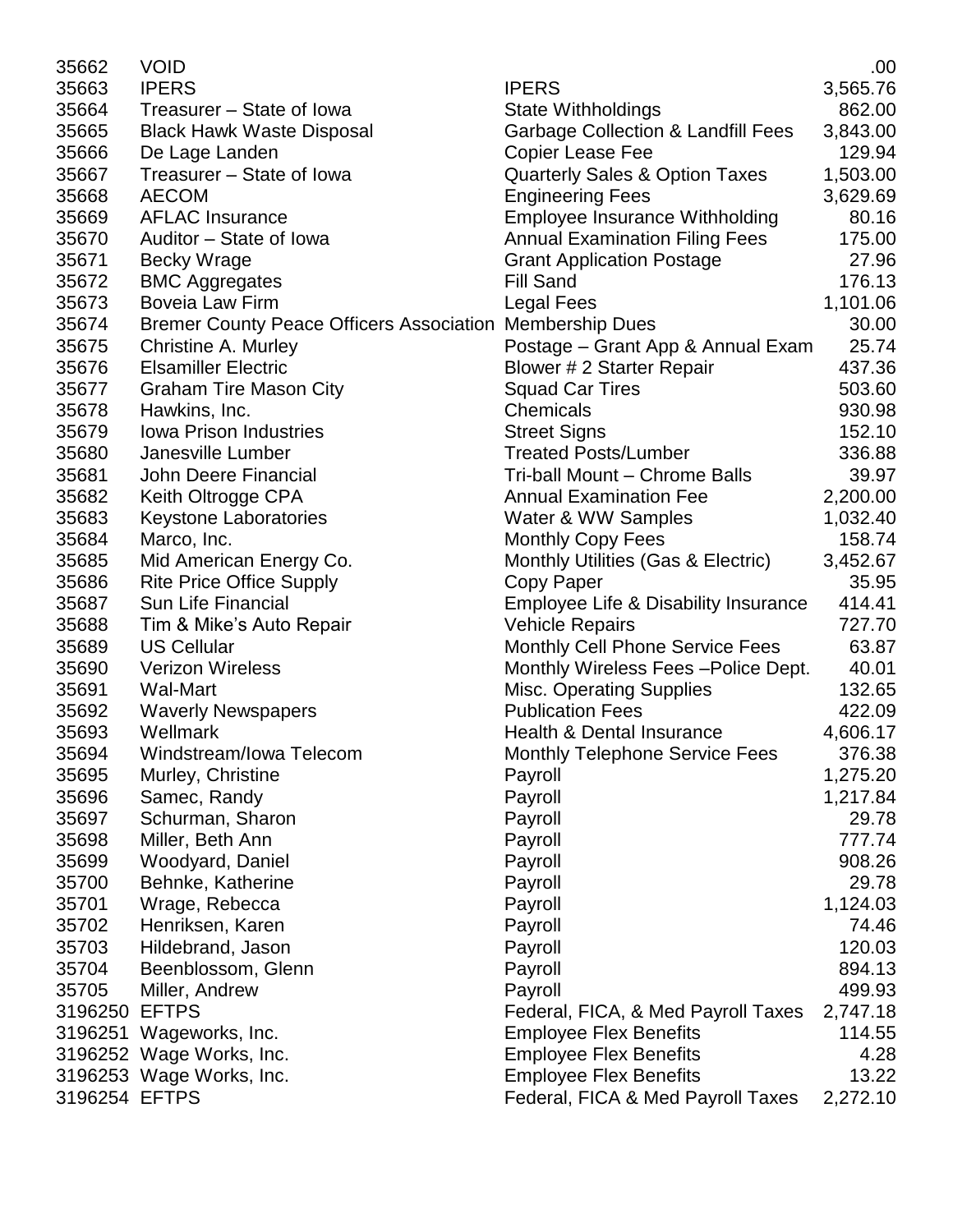(Disbursements: General-\$22,225.94, Road Use-\$4,063.15, Volunteer Fire Dept.–\$729.06, Special Library-\$4,893.33, Water/Sewer Improvements-\$3,629.69, Water-\$5,025.87, Sewer-\$7,354.81, &  $Refuse-$ \$5,745.65 = \$53,667.50)

RESOLUTION #1507 - A RESOLUTION ALLOWING CLAIMS FOR THE MONTH OF APRIL 2015. BE IT RESOLVED BY THE CITY COUNCIL OF THE CITY OF JANESVILLE, IOWA that the foregoing claims be allowed as presented and warrants for the same be issued to the City Treasurer. BE IT FURTHER RESOLVED that the City Clerk is hereby authorized, empowered, and directed to draw and issue warrants on the respective funds and accounts. Resolved by Council Member McAllister and seconded by Council Member Reid to approve the bills as presented with the exception of Cahoy Pump Service, Inc.'s invoice #23877 totaling \$7,434.50 until the city receives a CD copy of the original radial view video inspection of Well #4 which was completed on or about December 11, 2014. Roll Call Vote: Ayes – McAllister, Bettis, Watson, Stapleton, and Reid. Nays – None. Resolution approved and adopted this 6th day of April 2015.

ATTEST: \_\_\_\_\_\_\_\_\_\_\_\_\_\_\_\_\_\_\_\_\_\_\_\_\_\_\_\_\_\_ MAYOR: \_\_\_\_\_\_\_\_\_\_\_\_\_\_\_\_\_\_\_\_\_\_\_\_\_\_\_\_\_\_\_\_\_

Motion by Council Member Watson and seconded by Council Member Stapleton to approve, as presented, the following Consent Agenda items: March 2, 2015 and March 9, 2015 Council Proceedings, February 28, 2015 Budget and Treasurer Reports, and Kwik Trip, Inc. (dba Kwik Star #712) Class B Native Wine & Class C Beer Permit and Sunday Sales Renewal Application. Roll Call Vote: Ayes – McAllister, Bettis, Watson, Stapleton and Reid. Nays – None. Motion carried.

Motion by Council Member McAllister and seconded by Council Member Stapleton approving the Public Works Director and Public Works Assistant's attendance at the IRWA's "Effective Utility Management" Training in Waverly on 4/15/15 and to pay appropriate costs. Motion carried.

Public Works Director, Becky Wrage, withdrew her request to attend the Iowa AWWA 2015 Spring Short Course scheduled for 4/27/15 and 4/28/15.

Public Works Director, Becky Wrage and Police Chief, Randy Samec presented their monthly reports to the Council. Police Officer, Glenn Beenblossom, also presented a brief report of his recent felony arrests.

Motion by Council Member Reid and seconded by Council Member Stapleton to approve Tyler Kussatz' Driveway Construction Permit Application for 402  $1<sup>st</sup>$  Street and request to make improvements within city right-of-way with the following stipulation: The City is not responsible for maintaining nor repairing improvements within city right-of-way. Motion carried.

Motion by Council Member Stapleton and seconded by Council Member Reid to approve Dennis Miller's Driveway Construction Permit Application for 315 Chestnut Street and request to make improvements within city right-of-way with the following stipulation: The City is not responsible for maintaining nor repairing improvements within city right-of-way. Motion carried.

Motion by Council Member McAllister and Seconded by Council Stapleton approving to table action on a Water Purchase Agreement with Central Iowa Water Association (CIWA) until a special meeting can be held with the city's attorney, financial advisor, bond counsel, and engineer, preferably at 7:00 p.m. on Monday, April 20, 2015. Motion carried.

Ed Hood of Hood & Phalen Insurance Services presented the city's insurance renewal proposal to the Council.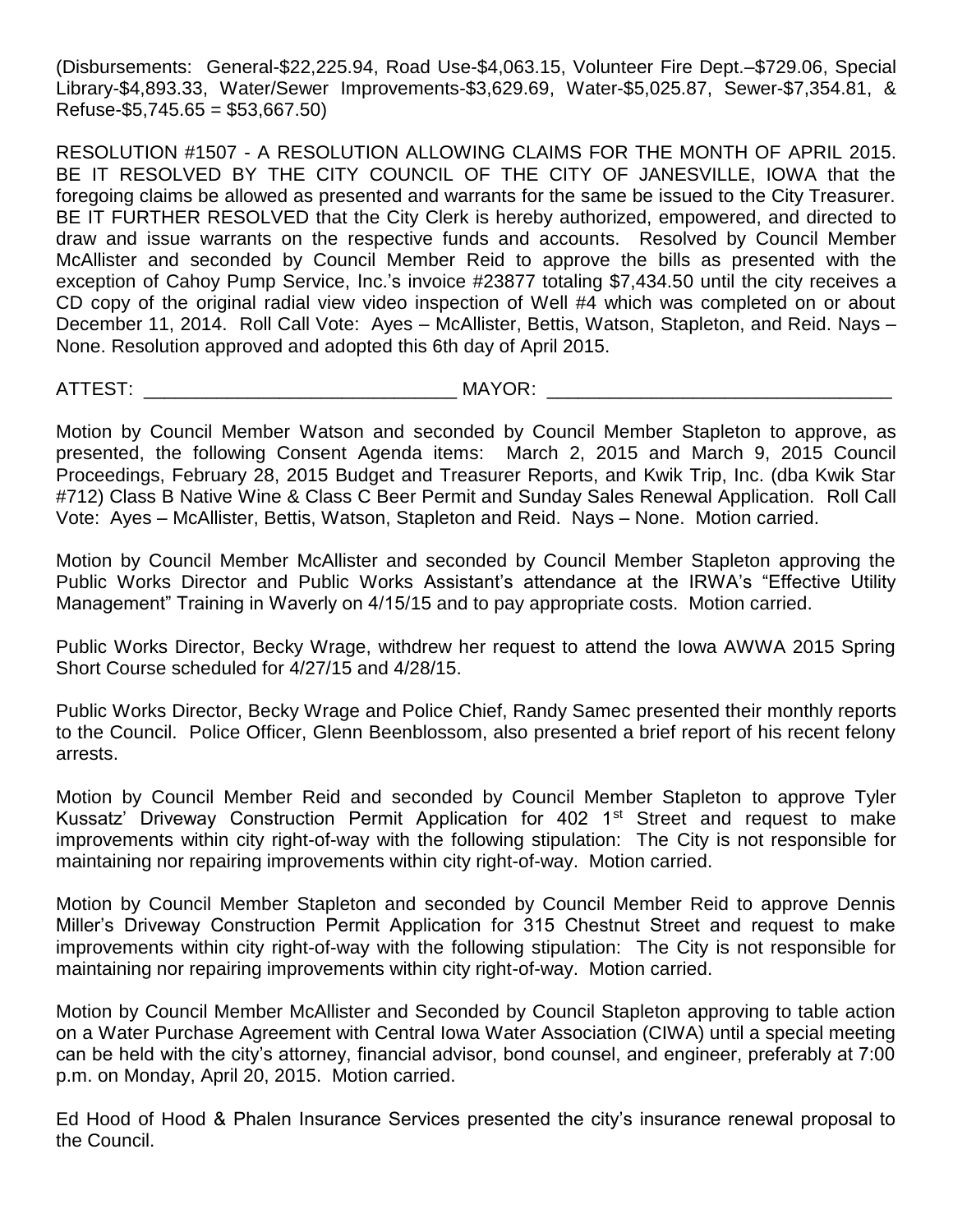After considerable review and discussion, a motion was made by Council Member McAllister and seconded by Council Member Stapleton to approve payment of the approximate \$28,192 premium to Hood & Phalen Insurance Services for the renewal of the city's insurance for the period covering April 1, 2015 – April 1, 2016. Roll Call Vote: Ayes – McAllister, Bettis, Watson, Stapleton, and Reid. Nays – None. Motion carried.

The City Clerk reminded the Council that Ordinance 92.02 (3) regarding Excess Water Purchase Surcharge exists. A higher water rate can be charged to water customers for the emergency use of water from Central lowa Water Association (CIWA). The city is researching and considering a proposed CIWA Water Purchase Agreement.

The Janesville Days 2015 Steering Committee continues to encourage and welcome additional volunteers. If interested, please contact Mayor, Sandi Carroll and/or Council Member, Keith Reid. Janesville Days 2015 is scheduled for July 24 and 25. The State Bank is having their Grand Opening from 5:00 p.m. – 7:00 p.m. on Tuesday, April 21, 2015. The State Bank will donate \$1 to the Janesville Days Committee for each person that visits the bank during their grand opening. The Committee will continue their special dinner fundraisers at the Janesville Tap every other Thursday from 6:00 p.m. – 9:00 p.m. Your support is greatly appreciated. Details will be forthcoming.

Motion by Council Member Reid and seconded by Council Member McAllister to approve ORDINANCE #310 – AN ORDINANCE AMENDING THE PROVISIONS OF SECTIONS 75.05 OF THE CODE OF ORDINANCES OF THE CITY OF JANESVILLE, IOWA, RELATED TO THE OPERATION OF ALL-TERRAIN VEHICLES BY ADDING THE FOLLOWING RESTRICTIONS AND REQUIREMENTS FOR THEIR OPERATION WITHIN THE CITY, on its third and final reading. Roll Call Vote: Ayes – McAllister, Watson, Stapleton, and Reid. Nays – Bettis. Motion carried.

Motion by Council Member Stapleton and seconded by Council Member Reid to approve ORDINANCE #311 – AN ORDINANCE AMENDING THE PROVISIONS OF SECTION 77.03 OF THE CODE OF ORDINANCES OF THE CITY OF JANESVILLE, IOWA, RELATED TO THE OPERATION OF GOLF CARTS BY ADDING THE FOLLOWING RESTRICTIONS AND REQUIREMENTS FOR THEIR OPERATION WITHIN THE CITY, on its third and/or final reading. Roll Call Vote – McAllister, Bettis, Watson, Stapleton, and Reid. Motion carried.

Mark Durbahn, AECOM Engineer and Gary Boveia, City Attorney, gave a brief update on the status of Sands 1<sup>st</sup>, 2<sup>nd</sup>, and the detention basin. The responsibility for the costs to construct a detention basin lies with Jim Sands and the State Bank. The 7<sup>th</sup> Street Lift Station and Sewer Extension & Improvement Project was also discussed. A lift station is necessary for the further development of Sands  $3<sup>rd</sup>$  and the abutting property to the east. The council will review the city's development ordinance with regard to responsibility for infrastructure improvements and possible cost sharing options, such as special assessments, hook-up fees, etc.

Mayor Carrol gave a brief summary regarding a committee meeting that was held with several Iowa Department of Transportation (DOT) officials with regard to our 7<sup>th</sup> Street Bridge. The DOT, at this time, is only willing to assist the city in finding appropriate funding for maintaining and or replacing this bridge.

Street Commissioner, Keith Reid, and Public Works Director, Becky Wrage, will survey the city streets to determine and access this year's street maintenance needs. A bid sheet with the itemized work to be completed along with the appropriate regulations and specifications will be distributed to interested contractors for competitive bid processing.